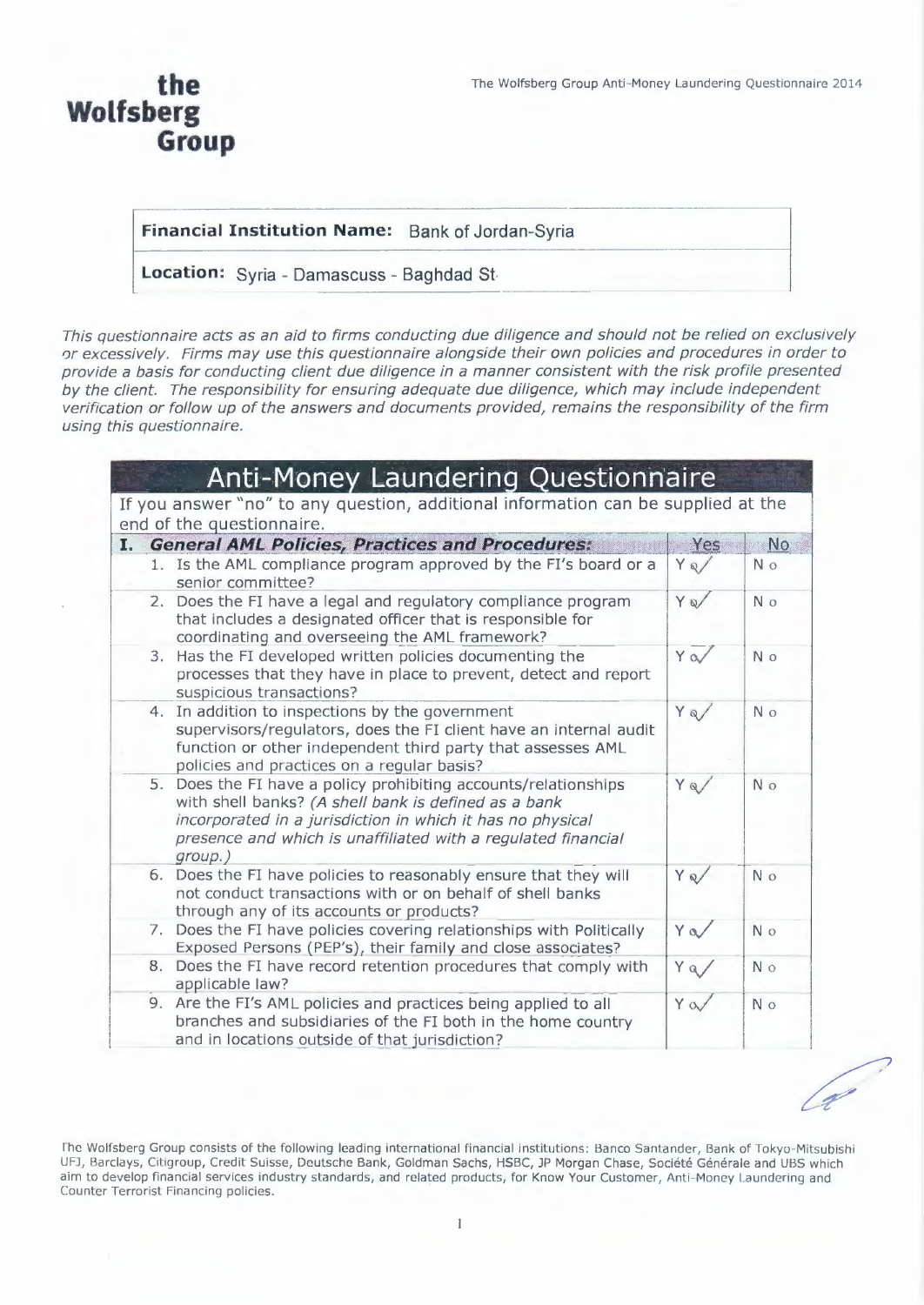## the Wolfsberg **Group**

| II. Risk Assessment:                                                                                                                                                                                                                                 | Yes        | No             |
|------------------------------------------------------------------------------------------------------------------------------------------------------------------------------------------------------------------------------------------------------|------------|----------------|
| 10. Does the FI have a risk-based assessment of its customer base<br>and their transactions?                                                                                                                                                         | Y Q/       | N o            |
| 11. Does the FI determine the appropriate level of enhanced due<br>diligence necessary for those categories of customers and<br>transactions that the FI has reason to believe pose a<br>heightened risk of illicit activities at or through the FI? |            | N o            |
| III. Know Your Customer, Due Diligence and Enhanced                                                                                                                                                                                                  |            |                |
| <b>Due Diligence:</b>                                                                                                                                                                                                                                | Yes        | <b>No</b>      |
| 12. Has the FI implemented processes for the identification of those<br>customers on whose behalf it maintains or operates accounts or<br>conducts transactions?                                                                                     |            | N o            |
| 13. Does the FI have a requirement to collect information regarding<br>its customers' business activities?                                                                                                                                           |            | N o            |
| 14. Does the FI assess its FI customers' AML policies or practices?                                                                                                                                                                                  | $Y \alpha$ | N o            |
| 15. Does the FI have a process to review and, where appropriate,<br>update customer information relating to high risk client<br>information?                                                                                                         | $Y$ a      | N <sub>o</sub> |
| 16. Does the FI have procedures to establish a record for each new<br>customer noting their respective identification documents and<br>'Know Your Customer' information?                                                                             |            | N o            |
| 17. Does the FI complete a risk-based assessment to understand<br>the normal and expected transactions of its customers?                                                                                                                             | Y Q/       | N o            |
| IV. Reportable Transactions and Prevention and<br><b>Detection of Transactions with Illegally Obtained Funds:</b>                                                                                                                                    |            | No             |
| 18. Does the FI have policies or practices for the identification and<br>reporting of transactions that are required to be reported to the<br>authorities?                                                                                           |            | N o            |
| 19. Where cash transaction reporting is mandatory, does the FI<br>have procedures to identify transactions structured to avoid<br>such obligations?                                                                                                  |            | N o            |
| 20. Does the FI screen customers and transactions against lists of<br>persons, entities or countries issued by government/competent<br>authorities?                                                                                                  | Y Q/       | N o            |
| 21. Does the FI have policies to reasonably ensure that it only<br>operates with correspondent banks that possess licenses to<br>operate in their countries of origin?                                                                               | YV         | N o            |
| 22. Does the FI adhere to the Wolfsberg Transparency Principles<br>and the appropriate usage of the SWIFT MT 202/202COV and<br>MT 205/205COV message formats?1                                                                                       | Y a/       | N o            |
| V. Transaction Monitoring:                                                                                                                                                                                                                           | Yes        | No             |
| 23. Does the FI have a monitoring program for unusual and<br>potentially suspicious activity that covers funds transfers and<br>monetary instruments such as travelers checks, money orders,<br>etc?                                                 | Ya         | N <sub>o</sub> |

-P I The four payment message standards to be observed are: i) FIs should not omit, delete, or alter information in payment messages or orders for the purpose of avoiding detection of that information by any other FI in the payment process; ii) FIs should not use any particular payment message for the purpose of avoiding detection of information by any other FI in the payment process; iii) Subject to applicable laws, FIs should cooperate as fully as practicable with other FIs in the payment process when requesting to provide information about the parties involved; and (iv) FIs should strongly encourage their correspondent banks to observe these principles. Source: http://www.wolfsberg-principles.com/pdf/standards/Wolfsberg\_NYCH\_Statement\_on\_Payment\_Message\_Standards (2007).pdf

The Wolfsberg Group consists of the following leading international financial institutions: Banco Santander, Bank of Tokyo-Mitsubishi Ui J, Barclays, Citigroup, Credit Suisse, Deutsche Bank, Goldman Sachs, HSBC, JP Morgan Chase, Société Générale and UBS which aim to develop financial services industry standards, and related products, for Know Your Customer, Anti-Money Laundering and Counter Terrorist Financing policies.